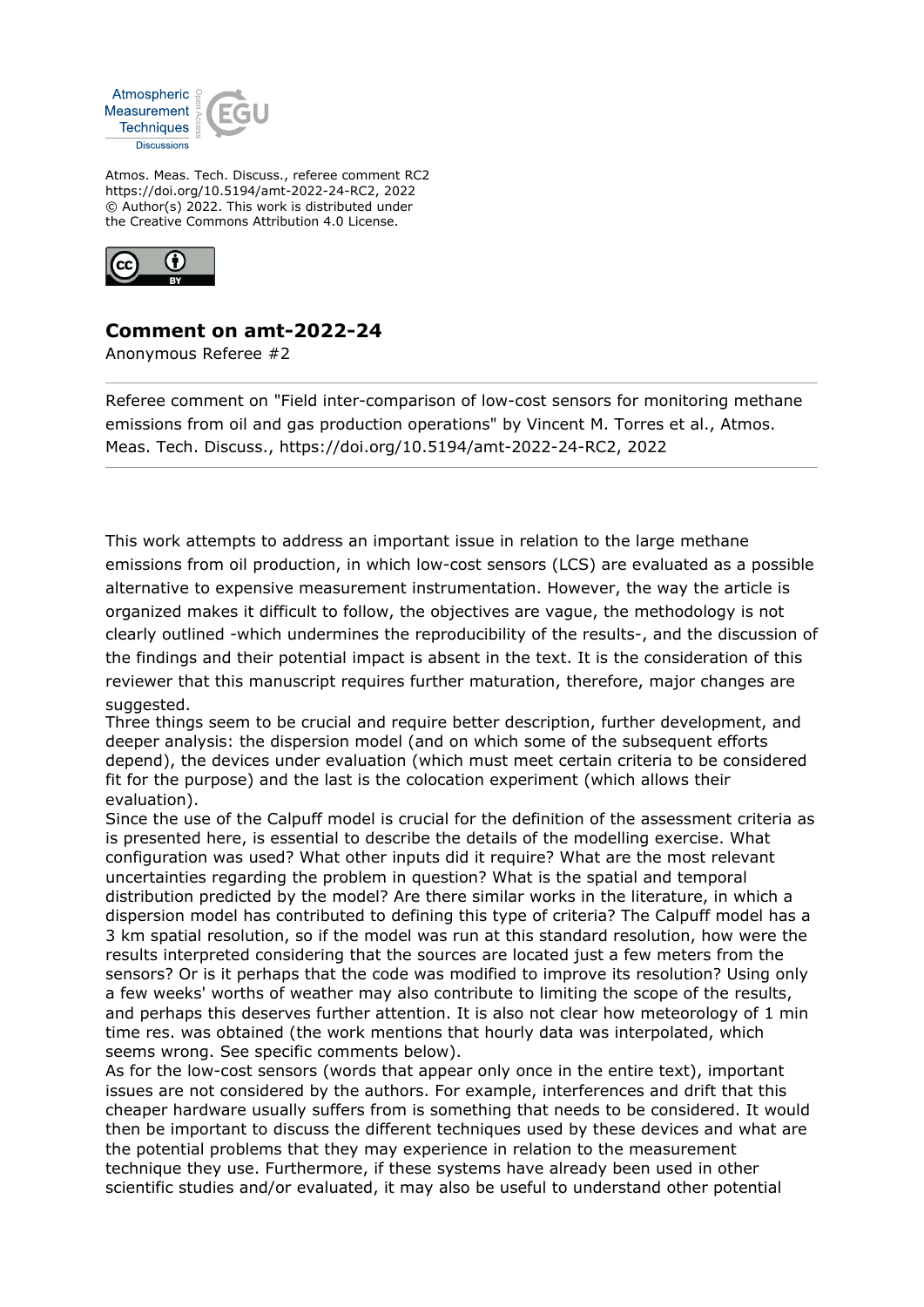limitations. This discussion is absent in the manuscript and is essential to understand the potential uses and limitations in this oil industry scenario.

The colocation experiment used to determine performance also requires a deeper description and analysis. This is perhaps would be the richest aspect of the manuscript and needs to be exploited. Something that catches my attention is that the Tildas is said to be operated continuously, however, the results of the comparisons seem to leave out some elements that could contribute to understanding the usefulness of the LCS in this scenario. The figures showed (and almost no discussion) seem to represent only bits of the colocation study (supposedly 9 months long). Although direct comparisons between sensor "x" and the reference instrument have been intermittent in those 9 months, it would be important to show and analyze the results throughout the entire period and if there are changes in performance (which is common in LCS) try to identify the possible causes or at least the observable impacts. Furthermore, if the reference instrument is continuously present at the site, it could also be used to test the initially assumed capabilities of the dispersion model and redefine (or not) the evaluation criteria. Complimentary to this certified gas challenges are used to compare LCS and Tildas instrument response. However, a final report (University of Texas, 2021) is cited repeatedly, but when this reviewer accessed it almost no details are shown (in contrast to what is said in the manuscript). This in other circumstances might not be relevant, but as the text presents it as an important source of information and on which this work seems to rest, it would be very important to be better describe how the experiment configuration was.

As a final consideration, I think that the work also needs to be improved regarding how it is structured and how the results are presented and analyzed. The figures presented are sometimes unclear and little explanatory, which hinders the reading quite a bit. The quality of the figures and tables must be improved throughout the text, as well as enriching the text with the analysis of the graphic results. The discussion and conclusions, almost absent in the manuscript, need to be greatly improved.

## Specific comments

Title: the low-cost sensors are not mentioned elsewhere

Abstract: It is not clear what the contribution of the work is. The results highlighted here are somewhat sparse. Something that catches my attention is that the data capture is detailed, but results that could be more relevant are not considered.

Introduction: Although the use of LCS may be relevant, the motivation behind this study is not clear. This may be related to the fact that the reviewed literature is scarce. Regarding the potential of using dispersion models as an independent source of information, it is not reviewed either, which seems to have an impact on the methodology.

Line 31-34: it mentions the interest in using networks of sensors, which seems to be outside the scope of this study more focused on the evaluation of independent instruments (and not as part of a network).

Line 23-24: citation of own works seems somewhat excessive, even more so if one considers that the literature review referred to the topic that the paper tries to address is scarce. Here are some papers that could be considered in this matter:

https://www.sciencedirect.com/science/article/pii/S0048969721012614 https://www.sciencedirect.com/science/article/pii/S1352231020301771

https://www.sciencedirect.com/science/article/pii/S1352231018306241

Line 55: "The emission rate (5-10 kg/hr detectable at a distance of 50-100 m) and temporal resolution requirements (one-minute resolution) for sensors were converted into requirements for precision using dispersion modelling." This requires a more detailed explanation. What are the logical steps?

line 59-66 (plus figures): "Results and discussion" seems to be a more appropriate place for this. It is also important to include the location of the mentioned station. How far is it from the site? Is it representative of the study site? What are the risks and uncertainties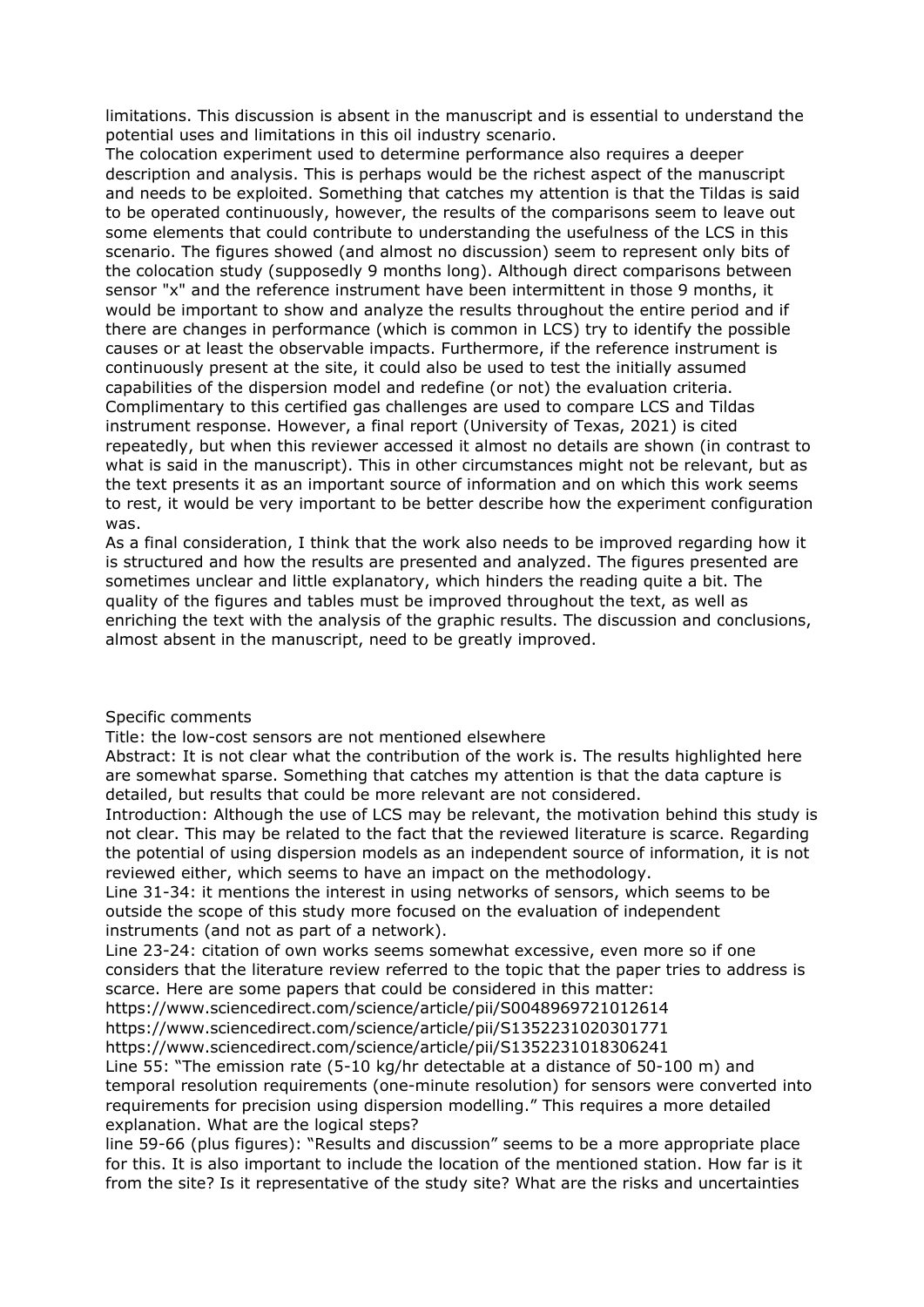associated with considering only 4 one-week periods?

Figure 1 and 2 could be merged

line 78: were the emissions modelled simultaneously or each emission source separately? constant or variable over time?

Figure 3: the details are described above but also below the fig (it should be only below). The quality of the image needs to be improved. I suggest combining it with figure 4 or be sent to the supplementary. They both add very little info to the manuscript. In the text that accompanies the figure, potential locations for the sensors are discussed. What were the criteria for deciding the final location? What are the distances to the sources? Line 89: It is suggested to create a new section to describe the model.

line 93: it says that the meteorology of 1-hour resolution was interpolated to one minute. It is not clear from the manuscript how this was done.

Line 99: check the two opening sentences, they seem to say similar things.

Table 1. The text is not explanatory. This table is not discussed/analyzed. In that case, it is suggested to be sent to the supplementary. Regarding the information contained, it is heterogeneous and due to the diversity of units used, comparisons cannot be made on the potential use of these instruments. Also, in the description below (line 107-119) some bits are repeated so it is suggested to harmonize this.

Line 122: The description of the site is probably better if it is included at the beginning of the methodology

Line 132 says that the Tildas was used to confirm the certified gas. How was this instrument calibrated? Does it suffer from specific interferences?

Line 147-150: Is this for the entire 9-month period? How often was this done?

line 154-156: this seems to fit better at the beginning of the methodology.

line 159: This part of the methodological design is important, and its description should be improved. Including a fuller explanation of how these experiments were performed would help replicate these experiments. Even including diagrams and schematics would be of great help.

Figure 5: improved quality is needed (labels and contrast). Please add the dates and show the 9 months of colocation. Descriptive statistics would also offer great inside.

Line 195: the title seems to be wrong. Perhaps the model results could be included here? Lines 220 to 235: the metrics' names used to assess the performance of the sensors (Rise Speed, Decline Speed, Percent of Target Concentration, and Integrated response Relative to QC-TILDAS) differ from those defined in Table 2. I suggest using the same names. Figure 3. Improve the quality of the figure (labels). I suggest including the sensor's response to the challenges plots.

Table 2 shows the concentrations used in the challenges (10 and 100 ppm), which exclude the expected concentrations according to the model (3-4 ppm). Furthermore, it is not clear when these experiments were performed. Were they one after the other? At different times of the year? At the beginning of the lifespan of the sensors? Did this behaviour change in time? How?

Linea 251: "dispersion modelling reported in Section 3.2 suggested that the ability to detect mixing ratio enhancements of  $\sim$ 1 ppm". Perhaps the Tildas measurements could be compared to the model results (here an example of polar plots that may help https://www.sciencedirect.com/science/article/pii/S1352231016307166)

Linea 253: "Representative results for one month of data are shown in Figure 8". Please show the full comparison time series and show the regression plots.

Line 256-260: the slopes and R2 are mentioned, but the time series and regression plots are not shown, which are super useful to understand sensors' performance. Including other metrics like RMSE and MAE can also provide useful information.

Line 258: R2 is not a correlation coefficient, it is the Coefficient of Determination. Line 262: "relative to baseline" is twice.

Figure 7: improved quality is needed (labels, labels, fonts, etc. include date and time). Extend it to the entire comparison period.

Figure 8: improved quality is needed (labels, fonts, etc.) Merge the Tildas and Sensor x layouts into a single panel to compare the histograms easily. Use the entire comparison